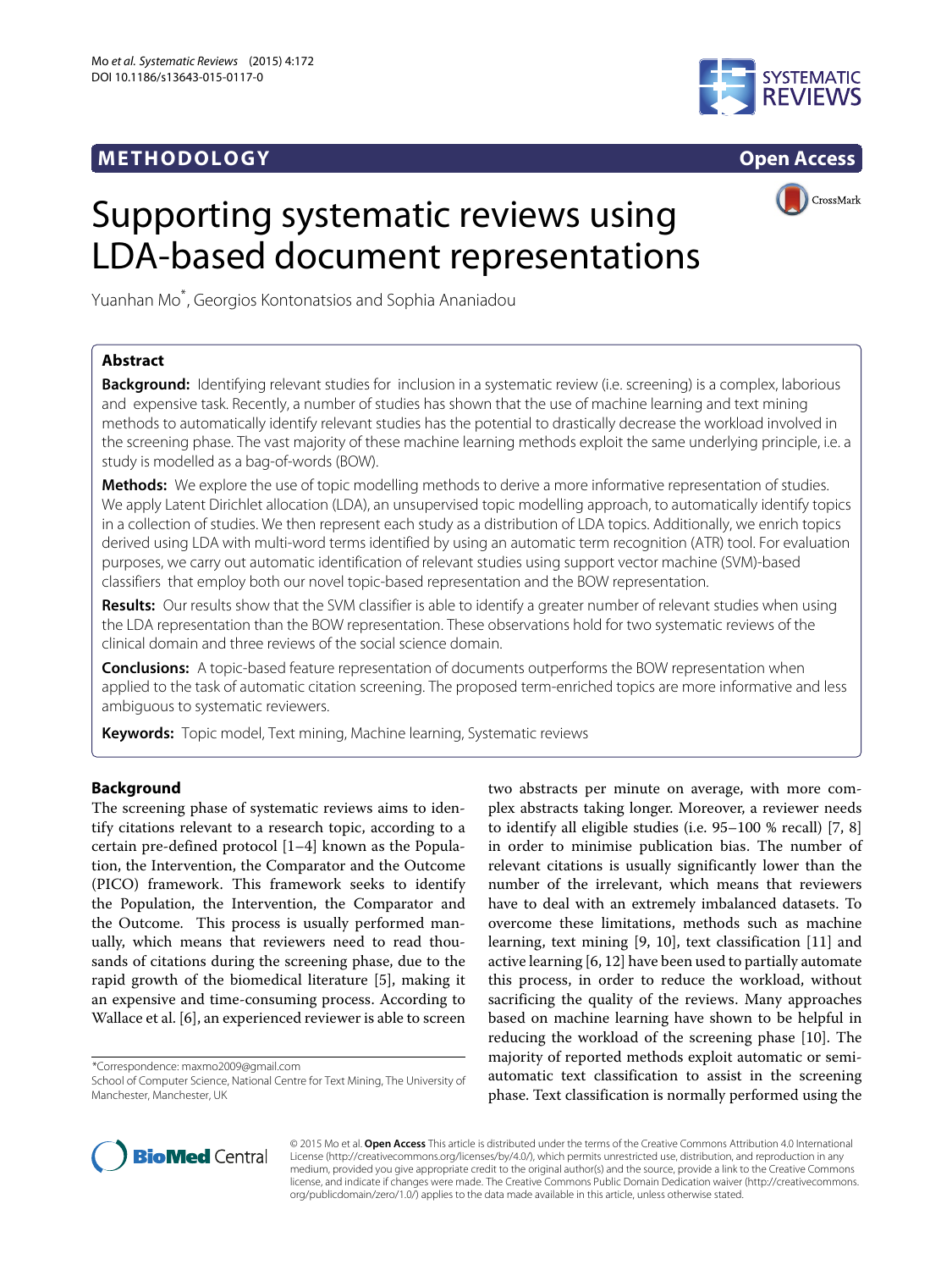bag-of-words (BOW) model. The model assumes that the words in the documents are used as features for the classification, but their order is ignored. One of the problems of the BOW model is that the number of unique words that appear in a complete corpus (a collection of documents) can be extremely large; using such a large number of features can be problematic for certain algorithms. Thus, a more compact representation of documents is necessary to allow machine learning algorithms to perform more efficiently. In contrast to previous approaches that have used only BOW features, in this study, we systematically compare the two feature representations (Latent Dirichlet allocation (LDA) features and BOW features). Additionally, we investigate the effect of using different parameters (kernel functions) on the underlying classifier (i.e. support vector machine (SVM)).

#### **Topic analysis**

Topic analysis is currently gaining popularity in both machine learning and text mining applications [\[13–](#page-10-10)[16\]](#page-10-11). A topic model is normally defined as an approach for discovering the latent information in a corpus [\[17\]](#page-10-12). LDA [\[18\]](#page-10-13) is an example of a probabilistic topic modelling technique [\[19\]](#page-10-14), which assumes that a document covers a number of topics and each word in a document is sampled from the probability distributions with different parameters, so each word would be generated with a latent variable to indicate the distribution it comes from. By computing the extent to which each topic is represented in a document, the content of the document can be represented at a higher level than possible using the BOW approach, i.e. as a set of topics. The generative process of LDA follows the below steps to generate a document **w** in a corpus *D*, while Table [1](#page-1-0) gives a list of all involved notation:

- Choose <sup>K</sup> topics φ ∼ Dir(*n*β)
- Choose topics proportions θ *<sup>m</sup>* ∼ Dir(α)
- For each word  $w_n$  in document *m*:
	- 1. Choose a topic  $z_{n,m} \sim \text{Multinomial}(\theta_m)$
	- 2. Choose a word  $w_{n,m}$  from  $p(w_{n,m}|\phi_{z_{n,m}}, \theta_m)$ , a multinomial probability conditioned on the topic *zn*.

#### <span id="page-1-0"></span>**Table 1** Notation in LDA

| К                | Number of topics                                                                                                                                                                                                                |  |  |  |  |  |  |  |  |  |
|------------------|---------------------------------------------------------------------------------------------------------------------------------------------------------------------------------------------------------------------------------|--|--|--|--|--|--|--|--|--|
| $\vec{\alpha}$   | Hyperparameter on document-topic distribution                                                                                                                                                                                   |  |  |  |  |  |  |  |  |  |
| $\vec{\beta}$    | Hyperparameter on topics-word distribution                                                                                                                                                                                      |  |  |  |  |  |  |  |  |  |
| $\vec{\theta}_m$ | A set of parameter vectors for generating a specific topic z in                                                                                                                                                                 |  |  |  |  |  |  |  |  |  |
|                  | $d$ ocument m                                                                                                                                                                                                                   |  |  |  |  |  |  |  |  |  |
| φ                | A set of parameter vectors for generating word w, according to z                                                                                                                                                                |  |  |  |  |  |  |  |  |  |
| $W_{n,m}$        | nth word in document $m$                                                                                                                                                                                                        |  |  |  |  |  |  |  |  |  |
|                  | $\sim$ . The contract of the contract of the contract of the contract of the contract of the contract of the contract of the contract of the contract of the contract of the contract of the contract of the contract of the co |  |  |  |  |  |  |  |  |  |

 $z_{n,m}$  Topic indicator for nth word in document m

The hyperparameters  $\vec{\alpha}$  and  $\vec{\beta}$  are the parameters of the prior probability distributions which facilitate calculation. The hyperparameters are initialized as constant values. They may be considered as hidden variables which require estimation. The joint probability, i.e. the complete-data likelihood of a document, can be specified according to Fig. [1.](#page-2-0) The joint probability is the basis of many other derivations [\[20\]](#page-11-0).

one document  
\n
$$
p\left(\vec{w}_m, \vec{z}_m, \vec{\theta}_m, \phi; \vec{\alpha}, \vec{\beta}\right) = \underbrace{\prod_{n=1}^{N_m} p\left(w_{n,m}|\vec{\phi}_{z_{n,m}}\right) p\left(z_{n,m}|\vec{\theta}\right) \cdot p\left(\vec{\theta}_m|\vec{\alpha}\right)}_{\text{words in document}} \cdot p\left(\phi|\vec{\beta}\right)
$$
\n(1)

Besides LDA, there are many other approaches for discovering abstract information from a corpus. Latent semantic analysis [\[21\]](#page-11-1) makes use of singular value decomposition (SVD) to discover the semantic information in a corpus; SVD is a factorization of matrix which has many applications in statistics and signal processing. Unlike other topic models producing results, an approach [\[22\]](#page-11-2) based on the anchor-word algorithm [\[23\]](#page-11-3) provides an efficient and visual way for topic discovery. This method firstly reduces the dimensions of words co-occurrence matrix into two or three, then identify the convex hull of these words, which can be considered as a rubber band holding these words. The words at anchor points are considered as topics.

#### **Related work**

Automatic text classification for systematic reviews has been investigated by Bekhuis et al. [\[24\]](#page-11-4) who focussed on using supervised machine learning to assist with the screening phase. Octaviano et al. [\[25\]](#page-11-5) combined two different features, i.e. content and citation relationship between the studies, to automate the selection phase as much as possible. Their strategy reduced workload by 58.2 %. Cohen et al. [\[26\]](#page-11-6) compared different feature representations for supervised classifiers. They concluded that the best feature set used a combination of *n*-grams and Medical Subject Headings (MeSH) [\[27\]](#page-11-7) features. Felizardo et al. developed a visual text mining tool that integrated many text mining functions for systemic reviews and evaluated the tool with 15 graduate students [\[28\]](#page-11-8). The results showed that the use of the tool is promising in terms of screening burden reduction. Fiszman et al. [\[29\]](#page-11-9) combined symbolic semantic processing with statistical methods for selecting both relevant and high-quality citations. Frimza et al. [\[30\]](#page-11-10) introduced a per-question classification method that uses an ensemble of classi-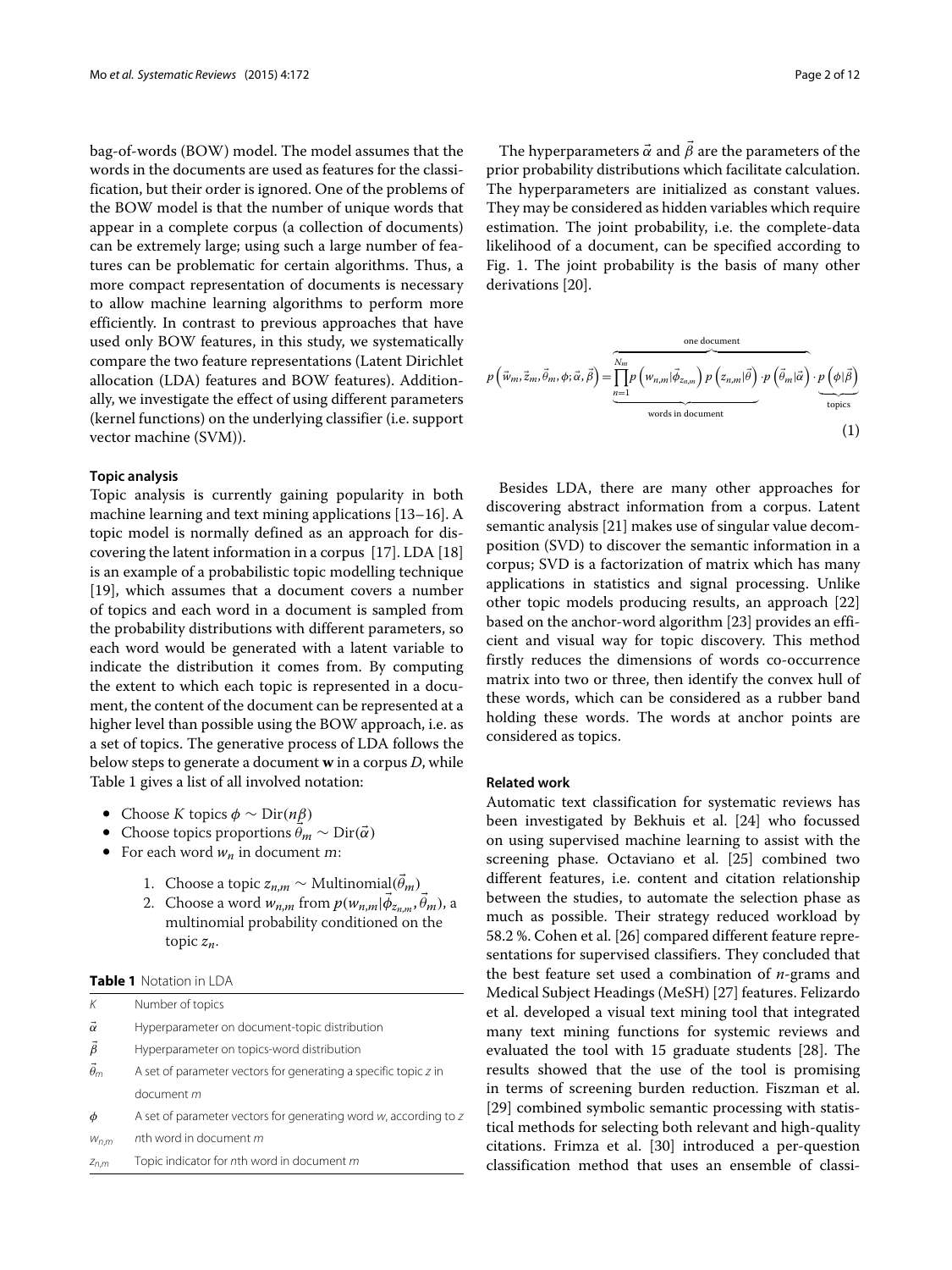

<span id="page-2-0"></span>fiers that exploit the particular protocol used in creating the systematic review. Jonnalagadda et al. [\[31\]](#page-11-11) described a semi-automatic system that requires human intervention. They successfully reduced the number of articles that needed to be reviewed by 6 to 30 % while maintaining a recall performance of 95 %. Matwin et al. [\[32\]](#page-11-12) exploited a factorised complement naive Bayes classifier for reducing the workload of experts reviewing journal articles for building systematic reviews of drug class efficacy. The minimum and maximum workload reductions were 8.5 and 62.2 %, respectively, and the average over 15 topics was 33.5 %. Wallace et al. [\[12\]](#page-10-9) showed that active learning has the potential to reduce the workload of the screening phase by 50 % on average. Cohen et al. [\[33\]](#page-11-13) constructed a voting perceptron-based automated citation classification system which is able to reduce the number of articles that needs to be reviewed by more than 50 %. Bekhuis et al. [\[34\]](#page-11-14) investigated the performance of different classifiers and feature sets in terms of their ability to reduce workload. The reduction was 46 % for SVMs and 35 % for complement naive Bayes classifiers with bag-of-words extracted from full citations. From a topic modelling perspective, Miwa et al. [\[8\]](#page-10-5) firstly used LDA to reduce the burden of screening for systematic reviews using an active learning strategy. The strategy utilised the topics as another feature representation of documents when no manually assigned information such as MeSH terms is available. Moreover, the author used topic features for training ensemble classifiers. Similarly, Bekhuis et al. [\[35\]](#page-11-15) investigated how the different feature selections, including topic features, affect the performance of classification.

## **Methods**

Results obtained by Miwa et al. [\[8\]](#page-10-5) showed that LDA features can significantly reduce the workload involved in the screening phase of a systematic review. Building on previous approaches, we investigate how topic modelling can assist systematic reviews. By using topics generated by LDA as the input features for each document, we train a classifier and compare it with a classifier trained on the BOW representation. Technical terms extracted by the TerMine term extraction web service [\[36\]](#page-11-16) were located in each document to allow them to be represented as a set of words and terms which would make topics more readable and eliminate ambiguity. The objectives of this paper are the following:

- To investigate whether LDA can be successfully applied to text classification in support of the screening phase in systematic reviews.
- To compare the performance of two methods for text classification: one based on LDA topics and the other based on the BOW model.
- To evaluate the impact of using different numbers of topics in topic-based classification.

#### **Experimental design**

In order to carry out a systematic comparison of the two different approaches to text classification, our study is divided into two parts. Firstly, we evaluate the baseline approach, i.e. an SVM using BOW features. This SVM classifier is created using LIBSVM [\[37\]](#page-11-17). The second part of the experiment involves applying LDA for modelling topic distribution in the datasets, followed by the training of an SVM-based classifier using the topic distribution as features. Documents in the dataset are randomly and evenly spilt into training and test sets, keeping the ratio between relevant and irrelevant documents in each set the same as the ratio in the entire dataset. Henceforth, in this article, the documents relevant to a topic (i.e. positively labelled instances) are referred to as "relevant instances". BOW features are weighted by term frequency/inverse document frequency (TF-IDF) as a baseline. The topic-based approach applies LDA to produce a topic distribution for each document. We used Gensim [\[38\]](#page-11-18), an implementation of LDA in Python, to predict the topic distribution for each document. The topic distributions are utilised for both training and testing the classifier and evaluating the results. Other modelling strategies and classifiers (e.g. *k*nearest neighbours) were also explored. However, since they failed to obtain robust results, we do not present further details.

To evaluate the classifiers, the standard metrics of precision, recall, *F*-score, accuracy, area under the receiver operating characteristic curve (ROC) and precision-recall curve (PRC). However, in our case, accuracy was found not to be a suitable indicator of an effective performance, due to the significant imbalance between relevant and irrelevant instances in the dataset; this ratio is 1:9 approximately for each corpus (Table [2\)](#page-3-0) which will be introduced later. Based upon this ratio, weights are added to every training instance in order to reduce the influence caused by imbalanced data [\[39\]](#page-11-19). In evaluating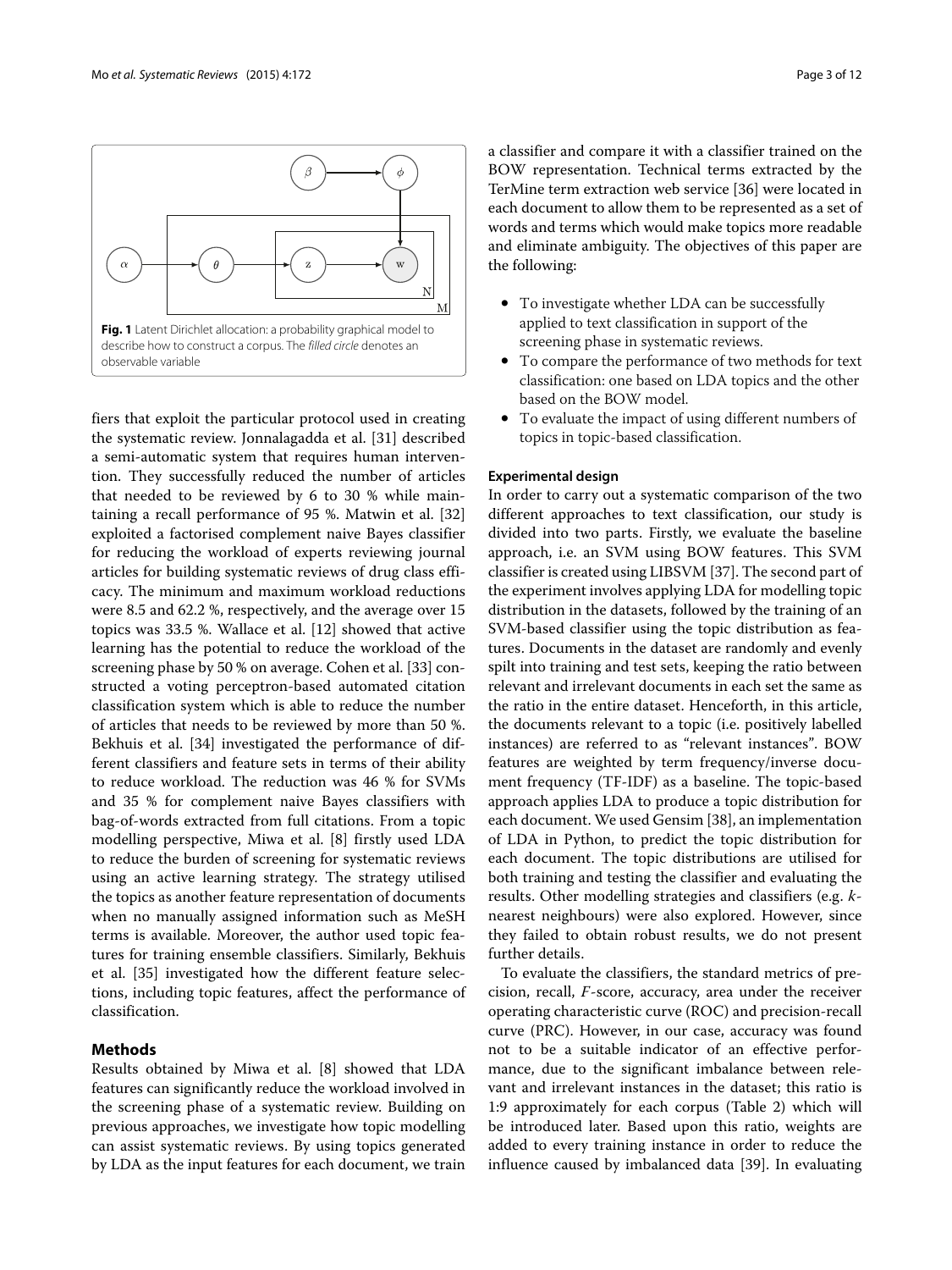<span id="page-3-0"></span>

|                     | Positive instances | Total instances | Ratio | Feature used       | Type            |
|---------------------|--------------------|-----------------|-------|--------------------|-----------------|
| Youth development   | 1440               | 14,538          | 0.099 | Title + abstract   | Social science  |
| Cigarette packaging | 132                | 3156            | 0.041 | Title $+$ abstract | Social science  |
| <b>COPD</b>         | 196                | 1606            | 0.122 | Title $+$ abstract | Clinical trial  |
| Cooking skill       | 197                | 9439            | 0.021 | Text               | Social science  |
| Proton beam         | 243                | 4751            | 0.051 | Title $+$ abstract | Clinical trials |

# **Table 2** Corpus information

classification performance, we place a particular emphasis on recall since, as explained above, high recall is vital to achieve inclusiveness, which is considered to be such an important factor in the perceived validity of a systematic review.

Since most of our corpora are domain-specific, noncompositional multi-word terms may lose their original meaning if we split such terms into constituent words and ignore word order and grammatical relations. Thus, multi-word terms are automatically extracted using Ter-Mine, which is a tool designed to discover multi-word terms by ranking candidate terms from a part-of-speech (POS) tagged corpus according to C-value [\[36\]](#page-11-16). Candidate terms are identified and scored via POS filters (e.g. adjective\*noun+). A subset of these terms is extracted by defining a threshold for the C-value. TerMine makes use of both linguistic and statistical information in order to identify technical terms in a given corpus with the maximum accuracy. There are some other topic models that attempt to present multi-word expressions in topics. For example, the LDA collocation model [\[40\]](#page-11-20) introduced a new latent variable to indicate if a word and its immediate neighbour can constitute a collocation. Unlike the methods mentioned, the advantage of TerMine is that it is applied independently of the topic modelling process. Thus, once it has been used to locate terms in a corpus, different topic models can be applied, without having to re-extract the terms each time the parameters of the topic model are changed. It is also important to note that long terms may have other shorter terms nested within them. Such nested terms may also be identified by Ter-Mine. For example, "logistic regression model" contains the terms "logistic regression" and "regression model". However, there is no doubt that the original term "logistic regression model" is more informative. Thus, our strategy to locate the terms is that the longer terms are given higher priority to be matched and our maximum length for a term is four tokens.

As for parameter tuning, all the experiments have been performed with default parameters for classifiers and symmetry hyperparameters for LDA, which means that every topic will be sampled with equal probability.

<span id="page-3-1"></span>

|           | Linear     |            |      |            | <b>RBF</b> |      | POLY       |            |      |  |
|-----------|------------|------------|------|------------|------------|------|------------|------------|------|--|
|           | <b>BOW</b> | <b>TPC</b> | TE   | <b>BOW</b> | <b>TPC</b> | TC   | <b>BOW</b> | <b>TPC</b> | TE   |  |
| Precision |            |            |      |            |            |      |            |            |      |  |
| Mean rank | 2.90       | 2.00       | 1.10 | 1.00       | 2.50       | 2.50 | 1.2        | 2.6        | 2.2  |  |
| $P =$     | 0.0001     |            |      | 0.00196    |            |      | 0.001501   |            |      |  |
| Recall    |            |            |      |            |            |      |            |            |      |  |
| Mean rank | 1.00       | 2.60       | 2.40 | 1.00       | 2.40       | 2.60 | 1.20       | 2.40       | 2.40 |  |
| $P =$     | 0.00332    |            |      | 0.0256     |            |      | 0.008977   |            |      |  |
| F-score   |            |            |      |            |            |      |            |            |      |  |
| Mean rank | 2.60       | 2.10       | 1.30 | 1.00       | 2.60       | 2.40 | 1.20       | 2.60       | 2.20 |  |
| $P =$     | 0.08977    |            |      | 0.00332    |            |      | 0.01501    |            |      |  |
| ROC       |            |            |      |            |            |      |            |            |      |  |
| Mean rank | 3.00       | 1.80       | 1.20 | 1.00       | 2.60       | 2.40 | 1.00       | 2.60       | 2.40 |  |
| $P =$     | 0.00066    |            |      | 0.00332    |            |      | 0.00332    |            |      |  |
| PRC       |            |            |      |            |            |      |            |            |      |  |
| Mean rank | 2.80       | 2.00       | 1.20 | 1.00       | 2.70       | 2.30 | 1.00       | 2.60       | 2.40 |  |
| $P =$     | 0.0168     |            |      | 0.0008     |            |      | 0.84935    |            |      |  |

**Table 3** Friedman test for five datasets on different kernel functions and documents representation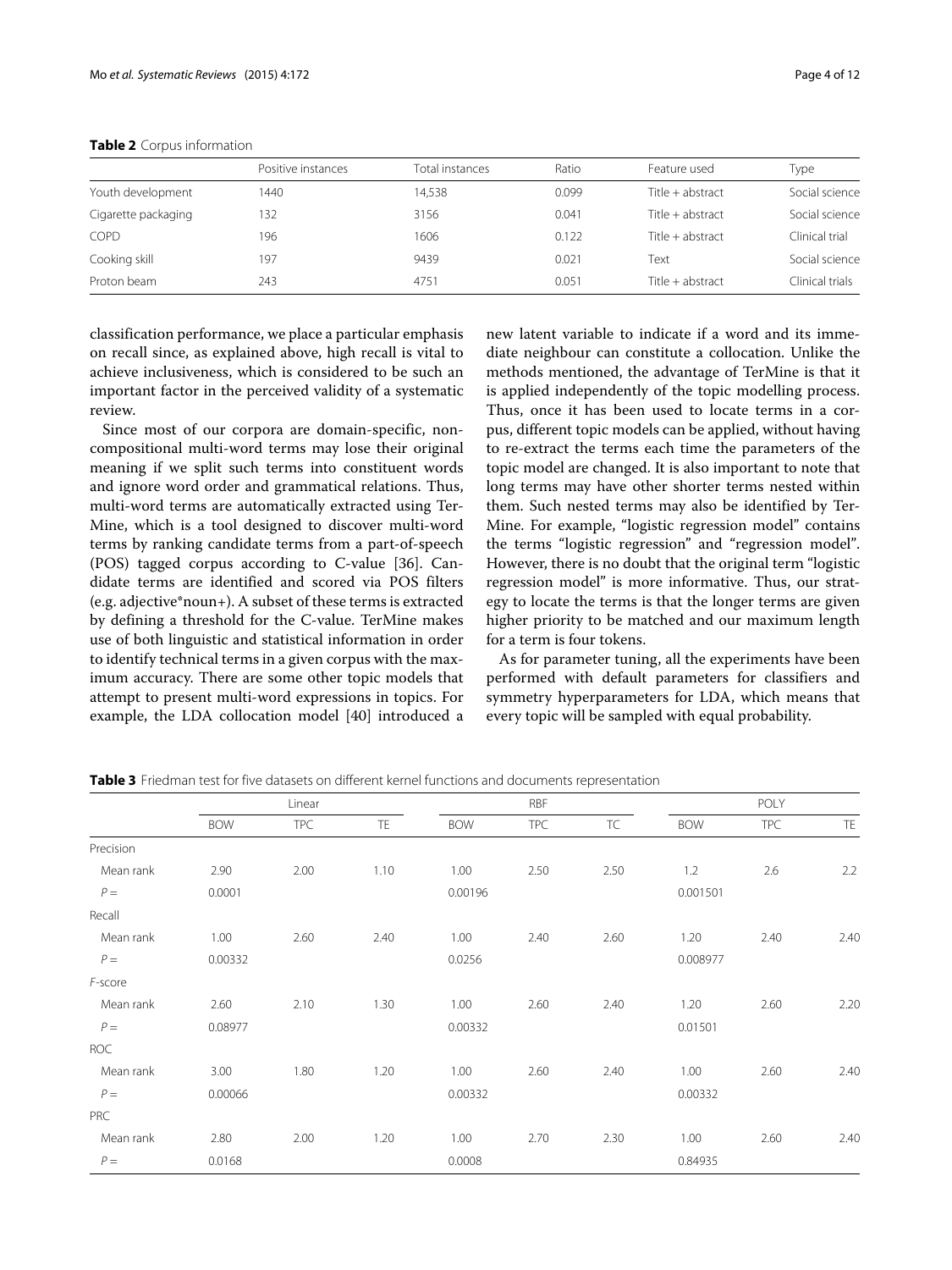|                     | Precision | Recall    | $F_1$ -score | Accuracy   | <b>ROC</b> | PRC      |
|---------------------|-----------|-----------|--------------|------------|------------|----------|
| Youth development   |           |           |              |            |            |          |
| Linear              | 0.394799  | 0.686301  | 0.50125      | 0.8628422  | 0.891629   | 0.508361 |
| <b>RBF</b>          | 0.0       | 0.0       | 0.0          | 0.89957353 | 0.13187    | 0.055498 |
| POLY                | 0.0       | 0.0       | 0.0          | 0.8995735  | 0.15324    | 0.054825 |
| Cigarette packaging |           |           |              |            |            |          |
| Linear              | 0.3679999 | 0.7076923 | 0.48421052   | 0.937896   | 0.939295   | 0.477252 |
| <b>RBF</b>          | 0.0       | 0.0       | 0.0          | 0.9588086  | 0.06347    | 0.021359 |
| POLY                | 0.0       | 0.0       | 0.0          | 0.9588086  | 0.082638   | 0.021496 |
| Cooking skill       |           |           |              |            |            |          |
| Linear              | 0.366666  | 0.482456  | 0.416666     | 0.967365   | 0.922862   | 0.328018 |
| <b>RBF</b>          | 0.0       | 0.0       | 0.0          | 0.9758     | 0.07937    | 0.012568 |
| POLY                | 0.0       | 0.0       | 0.0          | 0.97584233 | 0.51207    | 0.500    |
| COPD                |           |           |              |            |            |          |
| Linear              | 0.59523   | 0.773195  | 0.67264      | 0.909      | 0.927631   | 0.720464 |
| <b>RBF</b>          | 0.0       | 0.0       | 0.0          | 0.8792     | 0.066893   | 0.064489 |
| POLY                | 0.0       | 0.0       | 0.0          | 0.8792     | 0.1139     | 0.067315 |
| Proton beam         |           |           |              |            |            |          |
| Linear              | 0.0574    | 0.07874   | 0.0664451    | 0.881734   | 0.562028   | 0.063233 |
| <b>RBF</b>          | 0.0       | 0.0       | 0.0          | 0.9465     | 0.442163   | 0.048747 |
| POLY                | 0.0       | 0.0       | 0.0          | 0.9465     | 0.482718   | 0.05424  |

<span id="page-4-0"></span>**Table 4** Evaluation on all corpora of SVM classifiers trained with TF-IDF features

RBF radial basis function kernel, POLY polynomial kernel

# **Results and discussion**

We performed our experiments using five datasets corresponding to completed reviews, in domains of social science and clinical trials. These reviews constitute the "gold standard" data, in that for each domain, they include expert judgements about which documents are relevant or irrelevant to the study in question. The datasets were used as the basis for the intrinsic evaluation of the different text classification methods. Our conclusions are supported by the Friedman test (Table [3\)](#page-3-1) which is a nonparametric test that measure how different three or more matched or paired groups are based on ranking. Given that the methods we applied produced roughly comparable patterns of performance across each of the five different datasets, we report here only on the results for one of the corpora. However, the specific results achieved for the other corpora are included as supplementary material (Additional file [1\)](#page-10-15).

#### **Dataset**

We applied the models to three datasets provided by the Evidence Policy and Practice Information and Coordinating Center (EPPI-center) [\[41\]](#page-11-21) and two datasets previously presented in Wallace et al. [\[6\]](#page-10-3). These labelled corpora include reviews ranging from clinical trials to reviews in the domain of social science. The datasets correspond specifically to cigarette packaging, youth development, cooking skills, chronic obstructive pulmonary disease (COPD), proton beam and hygiene behaviour. Each corpus contains a large number of documents and, as mentioned above, there is an extremely low proportion of relevant documents in each case. For example, the youth



<span id="page-4-1"></span>classifiers trained using a linear kernel function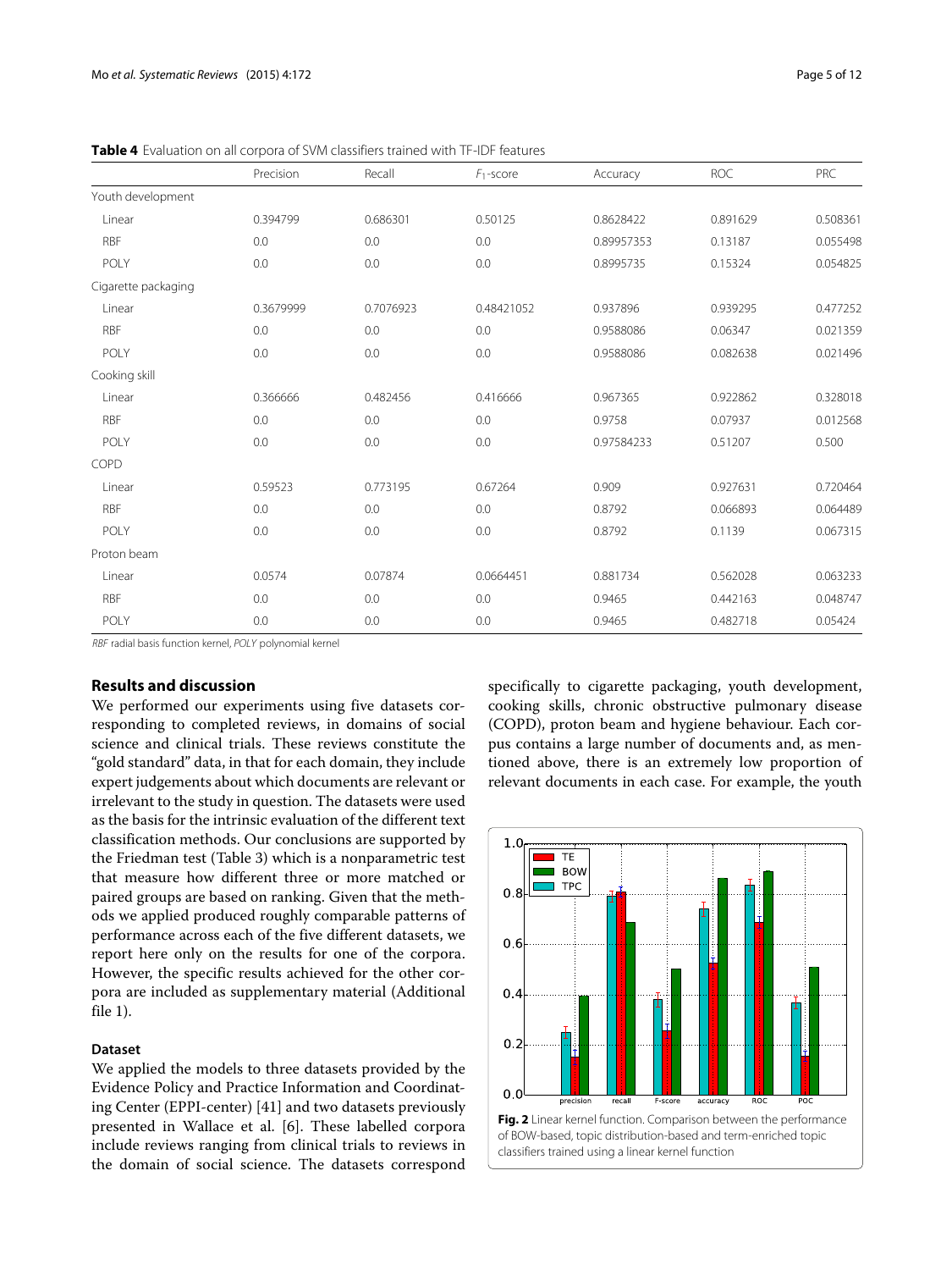development corpus contains a total of 14,538 documents, only 1440 of which are relevant to the study. Meanwhile, the cigarette packaging subset contains 3156 documents in total, with 132 having been marked as relevant. Documents in the datasets were firstly prepared for automatic classification using a series of pre-processing steps consisting of stop-word removal, conversion of words to

lower case and removal of punctuation, digits and the words that appear only once. Finally, word counts were computed and saved in a tab-delimited format (SVMlight format), for subsequent utilisation by the SVM classifiers. Meanwhile, TerMine was used to identify multi-word terms in each document, as the basis for characterising their content. Preliminary experiments indicated that only

<span id="page-5-0"></span>

| <b>Table 5</b> Evaluation on the vouth development data set of SVM classifiers trained with topic features |  |
|------------------------------------------------------------------------------------------------------------|--|
|------------------------------------------------------------------------------------------------------------|--|

| Topic density <sup>a</sup> | Precision    | Recall      | $F_1$ -score | Accuracy  | <b>ROC</b> | PRC      |
|----------------------------|--------------|-------------|--------------|-----------|------------|----------|
| Linear                     |              |             |              |           |            |          |
| $\overline{2}$             | 0.15659      | 0.76767     | 0.28124      | 0.55268   | 0.685362   | 0.16959  |
| 5                          | 0.16389      | 0.76986     | 0.28025      | 0.61253   | 0.7485     | 0.215196 |
| 10                         | 0.21661      | 0.775616    | 0.334683     | 0.706321  | 0.782012   | 0.239912 |
| 20                         | 0.22839      | 0.7767123   | 0.31605      | 0.66244   | 0.77806    | 0.276948 |
| 30                         | 0.235857     | 0.772465    | 0.357992     | 0.732592  | 0.816773   | 0.288951 |
| 40                         | 0.239157     | 0.7730136   | 0.36417129   | 0.73246   | 0.820795   | 0.320774 |
| 50                         | 0.232558     | 0.7671232   | 0.35691523   | 0.72242   | 0.818062   | 0.371289 |
| 60                         | 0.2494141    | 0.7771232   | 0.35320      | 0.717881  | 0.811705   | 0.338449 |
| $70\,$                     | 0.283706     | 0.7719178   | 0.407421     | 0.789108  | 0.841333   | 0.342748 |
| 80                         | 0.27956      | 0.782191    | 0.3548788    | 0.782191  | 0.84254    | 0.359227 |
| 90                         | 0.28068      | 0.77479     | 0.376366     | 0.748830  | 0.832757   | 0.345683 |
| 100                        | 0.28137      | 0.786575    | 0.376121     | 0.751306  | 0.831486   | 0.358541 |
| 150                        | 0.29082      | 0.79178     | 0.379514     | 0.740751  | 0.836747   | 0.367825 |
| 200                        | 0.2949       | 0.79123     | 0.423232     | 0.77078   | 0.850254   | 0.40842  |
| 300                        | 0.3224       | 0.72054     | 0.4558       | 0.9588086 | 0.847479   | 0.389575 |
| 500                        | 0.3059       | 0.7082      | 0.4272       | 0.80935   | 0.844137   | 0.39549  |
| <b>RBF</b>                 |              |             |              |           |            |          |
| $\overline{2}$             | 0.151121     | 0.812328    | 0.2548345    | 0.5229    | 0.694288   | 0.168685 |
| 5                          | 0.159186     | 0.826027    | 0.26693      | 0.54436   | 0.719956   | 0.194878 |
| 10                         | 0.189766     | 0.802739    | 0.306966     | 0.635988  | 0.775362   | 0.201232 |
| 20                         | 0.19948      | 0.7452      | 0.314723     | 0.674095  | 0.774715   | 0.253942 |
| 30                         | 0.257261     | 0.679452    | 0.373213     | 0.77082   | 0.816608   | 0.312387 |
| 40                         | 0.264912     | 0.6205      | 0.37131      | 0.78896   | 0.799286   | 0.301266 |
| 50                         | 0.246453     | 0.641098    | 0.356534     | 0.767093  | 0.779354   | 0.250867 |
| 60                         | 0.23598      | 0.57671     | 0.33492      | 0.76998   | 0.77882    | 0.250866 |
| 70                         | 0.255531     | 0.49041     | 0.33532      | 0.80533   | 0.773743   | 0.237212 |
| 80                         | 0.39523      | 0.39041     | 0.38255      | 0.873435  | 0.806185   | 0.318034 |
| 90                         | 0.4092       | 0.219178    | 0.285459     | 0.889806  | 0.801959   | 0.312336 |
| 100                        | 0.368421     | 0.019178    | 0.03645      | 0.898197  | 0.817434   | 0.319278 |
| 150                        | $\mathbf 0$  | 0           | 0            | 0.877579  | 0.812314   | 0.297883 |
| POLY                       |              |             |              |           |            |          |
| $\overline{2}$             | 0.153        | 0.82602     | 0.25818      | 0.5233    | 0.70262    | 0.170105 |
| 5                          | 0.17164      | 0.14315     | 0.156498     | 0.843513  | 0.70445    | 0.166452 |
| 10                         | $\mathbf{0}$ | $\mathbf 0$ | 0            | 0.899574  | 0.285556   | 0.06007  |

Items in italics refer to the highest scores obtained in a column

<sup>a</sup>Results are reported according to different values of the topic density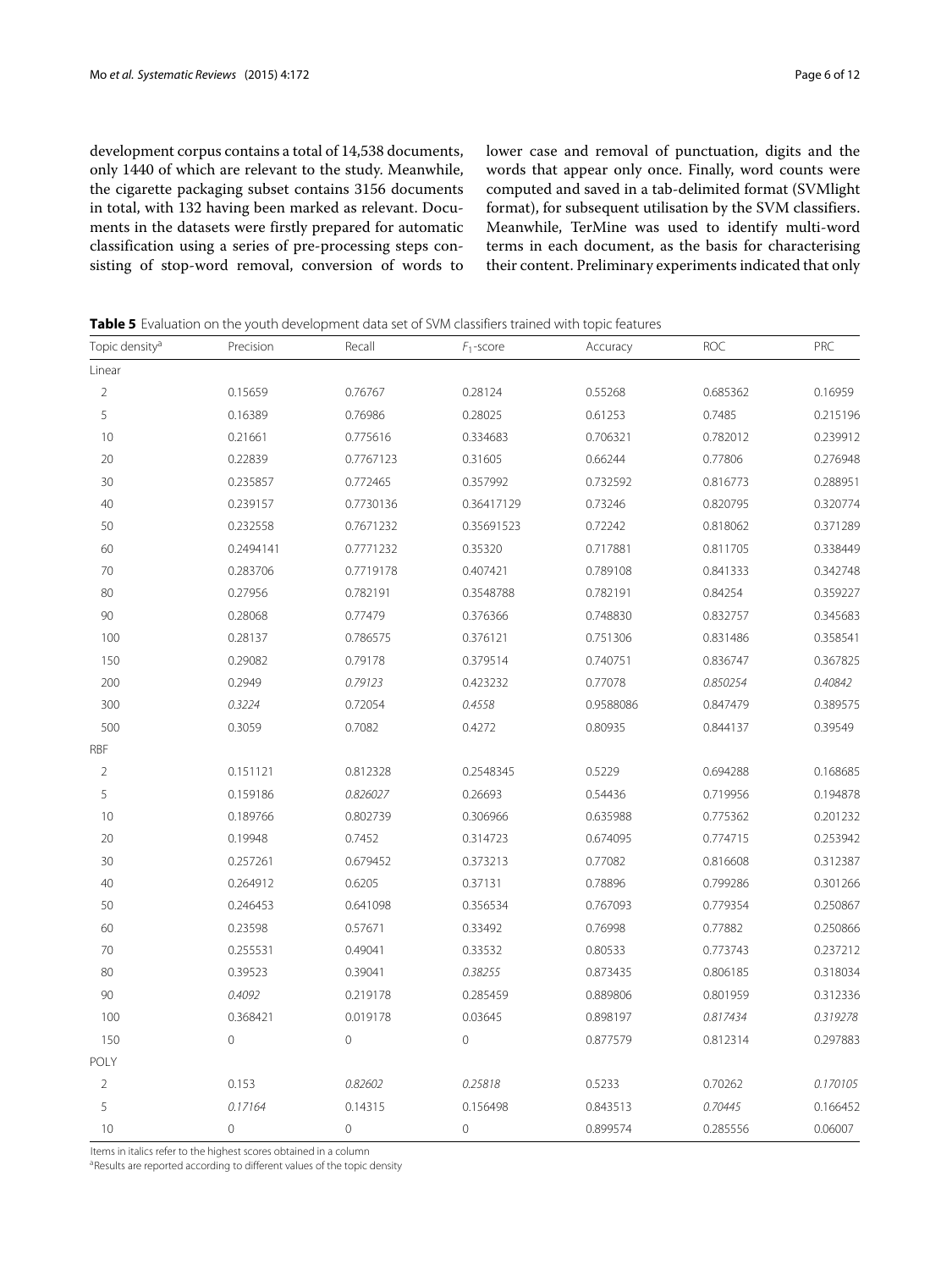using multi-word terms to characterise documents may not be sufficient since, in certain documents, the number of such terms could be small or zero. Accordingly, words and terms were retained as features for an independent experiment.

#### **BOW-based classification**

Table [4](#page-4-0) shows the performance of the SVM classifiers trained with TF-IDF features when applied to all corpora. Due to the imbalance between relevant and irrelevant instances in the dataset, each positive instance was assigned a weight, as mentioned above. Default values for SVM training parameters were used (i.e. no parameter tuning was carried out), although three different types of kernel functions were investigated, i.e. linear, radial basis function (RBF) and polynomial (POLY). Unlike the linear kernel that aims to find a unique hyperplane between positive and negative instances, RBF and POLY can capture more complex distinctions between classes than the linear kernel. As illustrated in Fig. [2,](#page-4-1) the BOW-based classification achieves the best performance when the linear kernel function is used. However, it is necessary to recall that the ratio of positively (i.e. relevant) to negatively (i.e. irrelevant) labelled instances is approximately 1:9 in our corpora. Hence, even if a classifier labels all test samples as irrelevant instances, a very-high accuracy will still be obtained. However, for systematic reviews, it is most important to retrieve the highest possible number of relevant documents; recall is a much better indicator of performance than accuracy. Secondly, both the

<span id="page-6-0"></span>

|  | Table 6 Term-enriched topics |  |
|--|------------------------------|--|
|--|------------------------------|--|

RBF and polynomial kernel functions obtained zero for precision, recall and *F*1-score. This can be attributed to the imbalanced nature of the corpora [\[42\]](#page-11-22). Additionally, the BOW representation produces a high dimensional space (given the large number of unique words in the corpora). In this high dimensional space, the two non-linear kernels (RFB and POLY) yield a very low performance.

## **Topic-based classification**

Topic-based classification was undertaken by firstly analysing and predicting the topic distribution for each document and then classifying the documents using topics as features. During the phase of training the model, the topic assigned to each word in a document can be considered as a hidden variable, this problem can be solved by using approximation methods such as Monte Carlo Markov chain (MCMC) or variational inference. However, these methods are sensitive to initial parameter settings which are usually set randomly before the first iteration. Consequently, the results could fluctuate within a certain range. The results produced by topic-based classification are all average results. However, our results show that topic distribution is an ideal replacement for the traditional BOW features. Besides other advantages, the most obvious advantage of which is to reduce the dimensions of features for representing a document. Experimental settings were identical in the evaluation of the two sets of classifiers, except for the features being topic distributions in one case and BOW in the other. The optimal

| Topic 1                                 | Topic 2                                 | Topic 3                     |
|-----------------------------------------|-----------------------------------------|-----------------------------|
| School                                  | Teen birth rates                        | Program activity            |
| Plains                                  | School                                  | Murders                     |
| Murders                                 | Weakly                                  | Educare                     |
| Cultural tradition                      | Corresponds                             | Projected                   |
| Gang membership                         | Ngos                                    | Multidimensional index      |
| Juvenile delinquency prevention program | Chile                                   | Program activity            |
| Immigration                             | Latino culture                          | Fast track                  |
| Educare                                 | Wore                                    | Socio-economic circumstance |
| Recollections                           | Nonneglected children                   | Nonneglected children       |
| Program activity                        | Skillful                                | Hopkins                     |
| Topic 4                                 | Topic 5                                 | Topic 6                     |
| Medical students                        | Mental health worker                    | Shrinking                   |
| Program evaluators                      | Skilful                                 | Murders                     |
| Nepal                                   | Cortical                                | Social disorganization      |
| Coverform                               | Trauma                                  | Gang membership             |
| Selfconfidence                          | Papel                                   | Herd                        |
| Suicidality                             | Longitudinal designs                    | Medical student             |
| Risk protective                         | Commentators                            | Kofi                        |
| Reasoned                                | Jugend                                  | Ordered                     |
| Discontinue                             | Original abstractamendedcd coden chdeaw | Outdoor adventure program   |
| Breed                                   | Cultural system                         | Projected                   |

Items in italics refer to multi-word terms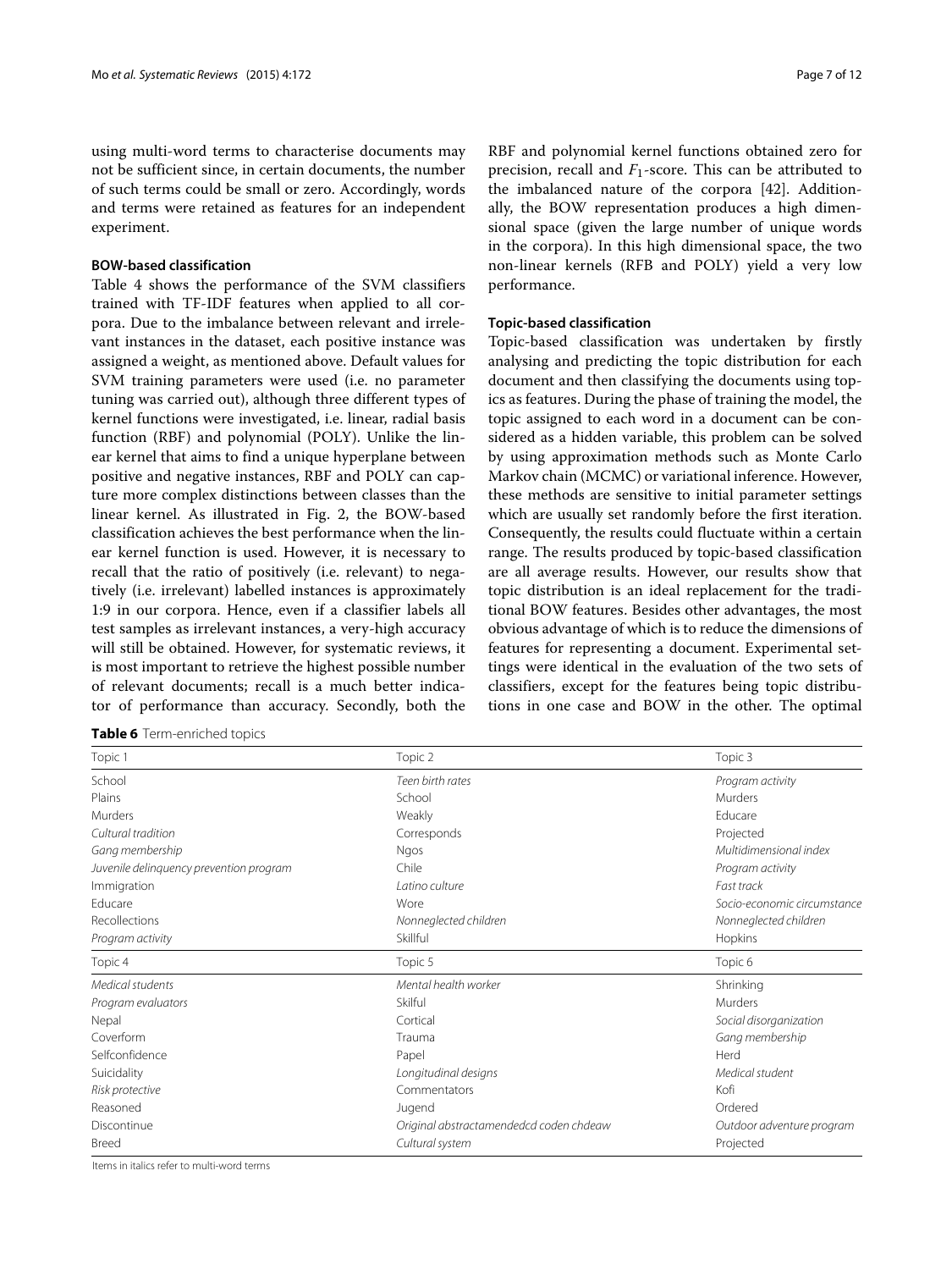<span id="page-7-0"></span>

|  |  | Table 7 Ordinary topics |  |
|--|--|-------------------------|--|
|--|--|-------------------------|--|

| Topic 1       | Topic 2              | Topic 3            |
|---------------|----------------------|--------------------|
| Forged        | <b>Bosnian</b>       | Horizons           |
| School        | Acculturationrelated | Pascd              |
| Educare       | Revitalization       | Steps              |
| Nonconcordant | Chipce               | Healthier          |
| Nonfarmers    | Api                  | Wore               |
| Eightythree   | Unavailability       | Fibrosis           |
| Mdma          | Paradigmatic         | <b>Furocentric</b> |
| Privatized    | Individualist        | Justified          |
| Chile         | Phonics              | Noncollege         |
| Discontinue   | Fulfils              | Correspond         |
| Topic 4       | Topic 5              | Topic 6            |
| Cindy         | Abortions            | Infectious         |
| Completions   | Mediocre             | Adequate           |
| Phonics       | Estimates            | Memethods          |
| Psychotic     | Daysweek             | Phonics            |
| Mdma          | Cubic                | Personalized       |
| Healthier     | Midwestern           | Thyroxine          |
| Otherfoucsed  | Preceded             | Apparent           |
| Fibrosis      | Interventional       | Twentieth          |
| Suzanne       | Selfsilencing        | Outdoor            |
| School        | Evenings             | Verbally           |
|               |                      |                    |

LDA model was derived through experimentation with differing numbers of topics (which can also be referred to as "topic density"). In the experiments performed, several values for this parameter were explored.

Table [5](#page-5-0) shows the results of the evaluation of SVM models trained with topic distribution features using linear, RBF and POLY kernel functions, respectively. We show how the performance varies according to different topic density values for the LDA model. These values were varied from 2 to 100 (inclusive), in increments of 10, and

<span id="page-7-1"></span>





<span id="page-7-2"></span>from 100 to 500 in increments of 100 approximately. Generally, each topic density would correspond to a certain size of corpus and vocabulary. Empirically, the larger the size of the corpora and vocabulary, the greater the number of topics that is needed to accurately represent their contents, and vice versa. Tables [6](#page-6-0) and [7](#page-7-0) show two samples of sets of words and/or terms that are representative of a topic in the same corpus (youth development). Termenriched (TE) topics include multi-word terms identified by TerMine as well as single words, whilst ordinary topics consist only of single words. From the tables, it can be clearly seen that term-enriched topics are more distinctive and readable than single-word topics. As the classification performance was similar to the single-word topic-based

<span id="page-7-3"></span>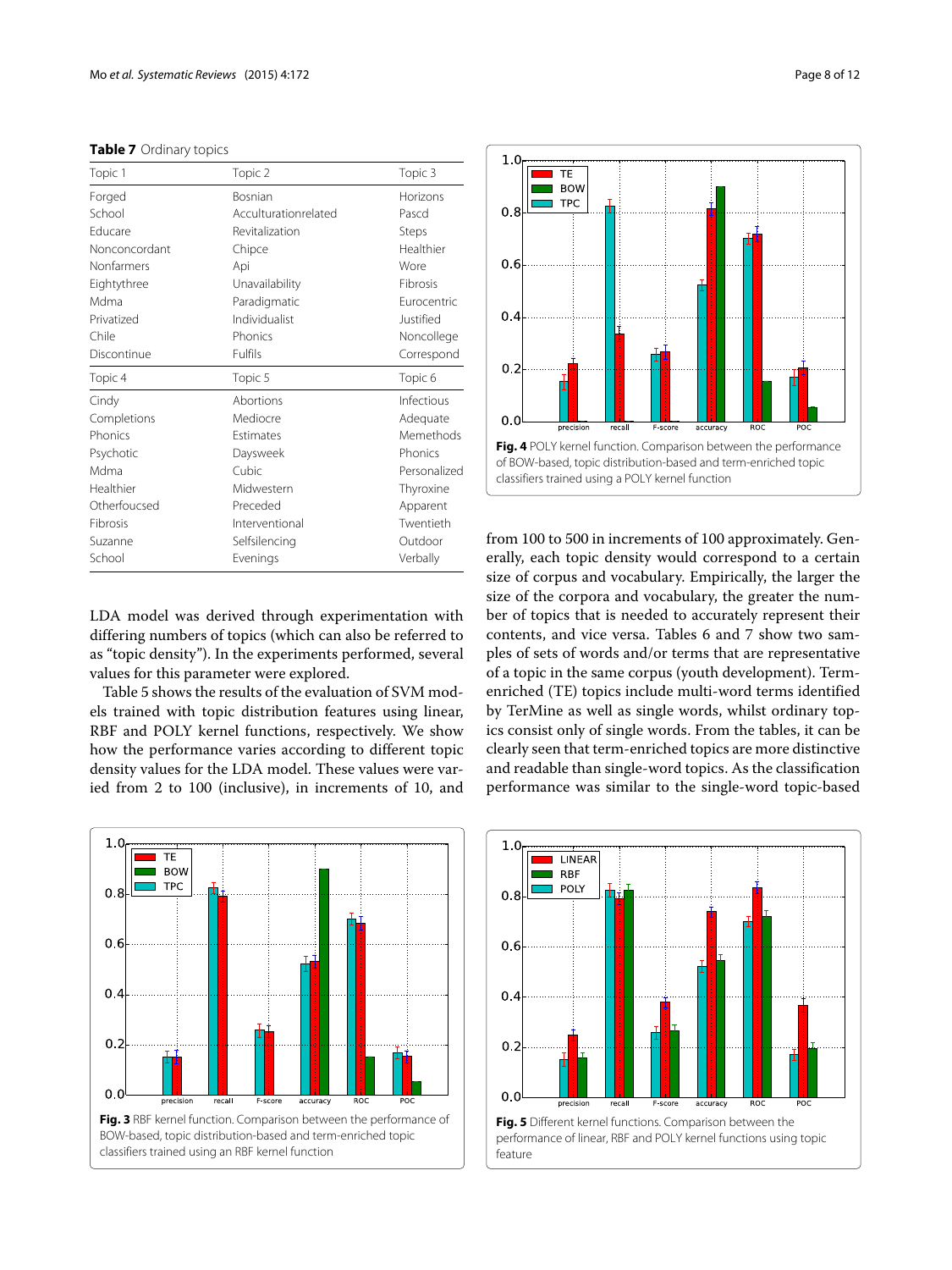|                     | <b>BOW</b> |              |       |        |            | <b>TPC</b> |        |       |       | TE.   |            |       |       |              |       |       |            |       |
|---------------------|------------|--------------|-------|--------|------------|------------|--------|-------|-------|-------|------------|-------|-------|--------------|-------|-------|------------|-------|
|                     | P          | $\mathsf{R}$ | F     | Α      | <b>ROC</b> | PRC        | P      | R     | F     | Α     | <b>ROC</b> | PRC   | P     | $\mathsf{R}$ | F     | Α     | <b>ROC</b> | PRC   |
| Linear              |            |              |       |        |            |            |        |       |       |       |            |       |       |              |       |       |            |       |
| Youth development   | 0.394      | 0.686        | 0.501 | 0.862  | 0.891      | 0.508      | 0.249  | 0.791 | 0.379 | 0.740 | 0.836      | 0.367 | 0.151 | 0.808        | 0.255 | 0.525 | 0.688      | 0.154 |
| Cigarette packaging | 0.367      | 0.707        | 0.484 | 0.937  | 0.939      | 0.477      | 0.062  | 0.969 | 0.011 | 0.397 | 0.750      | 0.070 | 0.062 | 0.953        | 0.011 | 0.411 | 0.662      | 0.066 |
| Cooking skill       | 0.366      | 0.482        | 0.416 | 0.967  | 0.922      | 0.328      | 0.038  | 0.947 | 0.073 | 0.422 | 0.701      | 0.038 | 0.032 | 0.921        | 0.061 | 0.326 | 0.717      | 0.051 |
| COPD                | 0.595      | 0.773        | 0.672 | 0.909  | 0.927      | 0.720      | 0.418  | 0.876 | 0.566 | 0.838 | 0.893      | 0.557 | 0.184 | 0.907        | 0.306 | 0.504 | 0.714      | 0.202 |
| Proton beam         | 0.057      | 0.078        | 0.066 | 0.881  | 0.562      | 0.063      | 0.057  | 0.606 | 0.105 | 0.452 | 0.547      | 0.068 | 0.054 | 0.551        | 0.098 | 0.460 | 0.479      | 0.051 |
| <b>RBF</b>          |            |              |       |        |            |            |        |       |       |       |            |       |       |              |       |       |            |       |
| Youth development   | 0.0        | 0.0          | 0.0   | 0.899  | 0.131      | 0.055      | 0.159  | 0.826 | 0.266 | 0.544 | 0.719      | 0.194 | 0.145 | 0.809        | 0.246 | 0.501 | 0.679      | 0.156 |
| Cigarette packaging | 0.0        | 0.0          | 0.0   | 0.958  | 0.063      | 0.021      | 0.0550 | 0.986 | 0.104 | 0.293 | 0.729      | 0.094 | 0.063 | 0.923        | 0.118 | 0.435 | 0.693      | 0.082 |
| Cooking skill       | 0.0        | 0.0          | 0.0   | 0.9758 | 0.079      | 0.012      | 0.032  | 0.894 | 0.063 | 0.363 | 0.651      | 0.033 | 0.032 | 0.938        | 0.061 | 0.313 | 0.660      | 0.033 |
| COPD                | 0.0        | 0.0          | 0.0   | 0.879  | 0.066      | 0.064      | 0.3577 | 0.804 | 0.495 | 0.801 | 0.882      | 0.506 | 0.169 | 0.958        | 0.287 | 0.427 | 0.702      | 0.189 |
| Proton beam         | 0.0        | 0.0          | 0.0   | 0.9465 | 0.442      | 0.048      | 0.053  | 0.716 | 0.099 | 0.305 | 0.474      | 0.049 | 0.055 | 0.724        | 0.103 | 0.330 | 0.511      | 0.053 |
| POI Y               |            |              |       |        |            |            |        |       |       |       |            |       |       |              |       |       |            |       |
| Youth development   | 0.0        | 0.0          | 0.0   | 0.899  | 0.153      | 0.054      | 0.153  | 0.826 | 0.258 | 0.523 | 0.702      | 0.170 | 0.151 | 0.791        | 0.253 | 0.532 | 0.683      | 0.153 |
| Cigarette packaging | 0.0        | 0.0          | 0.0   | 0.958  | 0.082      | 0.021      | 0.059  | 0.986 | 0.112 | 0.349 | 0.660      | 0.070 | 0.061 | 1.000        | 0.115 | 0.366 | 0.664      | 0.067 |
| Cooking skill       | 0.0        | 0.0          | 0.0   | 0.975  | 0.512      | 0.500      | 0.037  | 0.938 | 0.072 | 0.418 | 0.703      | 0.039 | 0.031 | 0.903        | 0.061 | 0.332 | 0.655      | 0.043 |
| COPD                | 0.0        | 0.0          | 0.0   | 0.8792 | 0.113      | 0.067      | 0.262  | 0.824 | 0.398 | 0.698 | 0.799      | 0.278 | 0.195 | 0.896        | 0.320 | 0.540 | 0.715      | 0.196 |
| Proton beam         | 0.0        | 0.0          | 0.0   | 0.9465 | 0.482      | 0.054      | 0.0    | 0.0   | 0.0   | 0.946 | 0.483      | 0.050 | 0.0   | 0.0          | 0.0   | 0.946 | 0.489      | 0.052 |

<span id="page-8-0"></span>BOW bag-of-word feature, TPC topic feature, TE term-enriched topic feature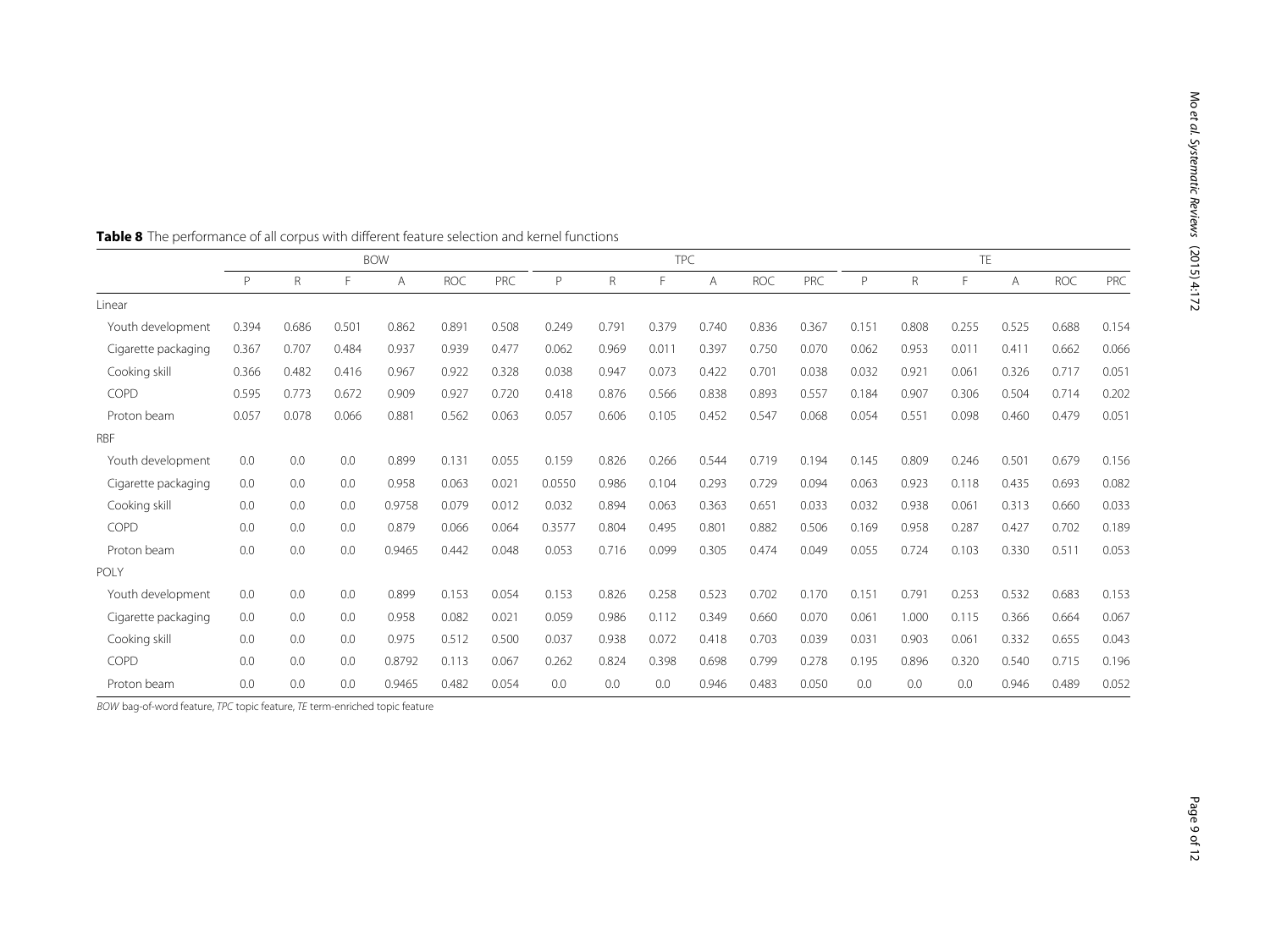

<span id="page-9-0"></span>classification, a table like Table [5](#page-5-0) will not be presented here. However, a comparison of the classification performance for the three approaches, i.e. BOW-based, topicbased and TE-topic-based will be presented in the next section.

#### **Comparison of approaches**

A comparison of the performance of the BOW-based model (BOW in legend) against the performance of models trained with topic-based model (TPC) and term enriched-topic model (TE) is presented in this section. According to the results of using a linear function for model training (Fig. [2\)](#page-4-1), models based on topic and TEtopic distribution features yield lower precision, *F*-score, ROC and PRC but obtain higher recall. For this comparison, the best performing topic-based model (with topic density set to 150 for youth development corpus) was used. It can be observed from Fig. [2](#page-4-1) that the BOWbased model outperforms the topic- and TE-topic based one in terms of all metrics except for recall. Figures [3](#page-7-1) and [4](#page-7-2) illustrate the results of using RBF and POLY kernel functions, respectively, in training BOW, topic-based models and TE-topic-based model on the youth development corpus. It can be observed that employing these

kernels, the SVM models trained with topic and TEtopic distributions outperform those trained with BOW features by a large margin. Another observation is that training using RBF and POLY kernel functions significantly degraded the performance of BOW-based models. Using RBF and POLY kernel functions, the BOW-based classifiers perform poorly, with zero in precision, recall and *F*-score. As noted earlier, high accuracy is not a good basis for judging performance due to the imbalance between positive and negative instances, i.e. even if a classifier labels every document as a negative sample, accuracy will still be around 90 %. Figure [5](#page-7-3) gives the comparison of different kernel functions using topic features on the youth development corpus, indicating that taking all measures into account, a linear kernel function gave the best overall performance, achieving the highest score in every metric other than recall. However, both RBF and POLY kernel functions outperformed linear, albeit by only 4 %, on the recall measure, which we have identified as highly pertinent to the systematic review use-case. We used a generic list of kernel functions ranked from high to low in terms of recall for topic-based and TEtopic-based feature in Table [8:](#page-8-0) POLY> *RBF* >LINEAR. For a ranked list of feature types in terms of recall,

<span id="page-9-1"></span>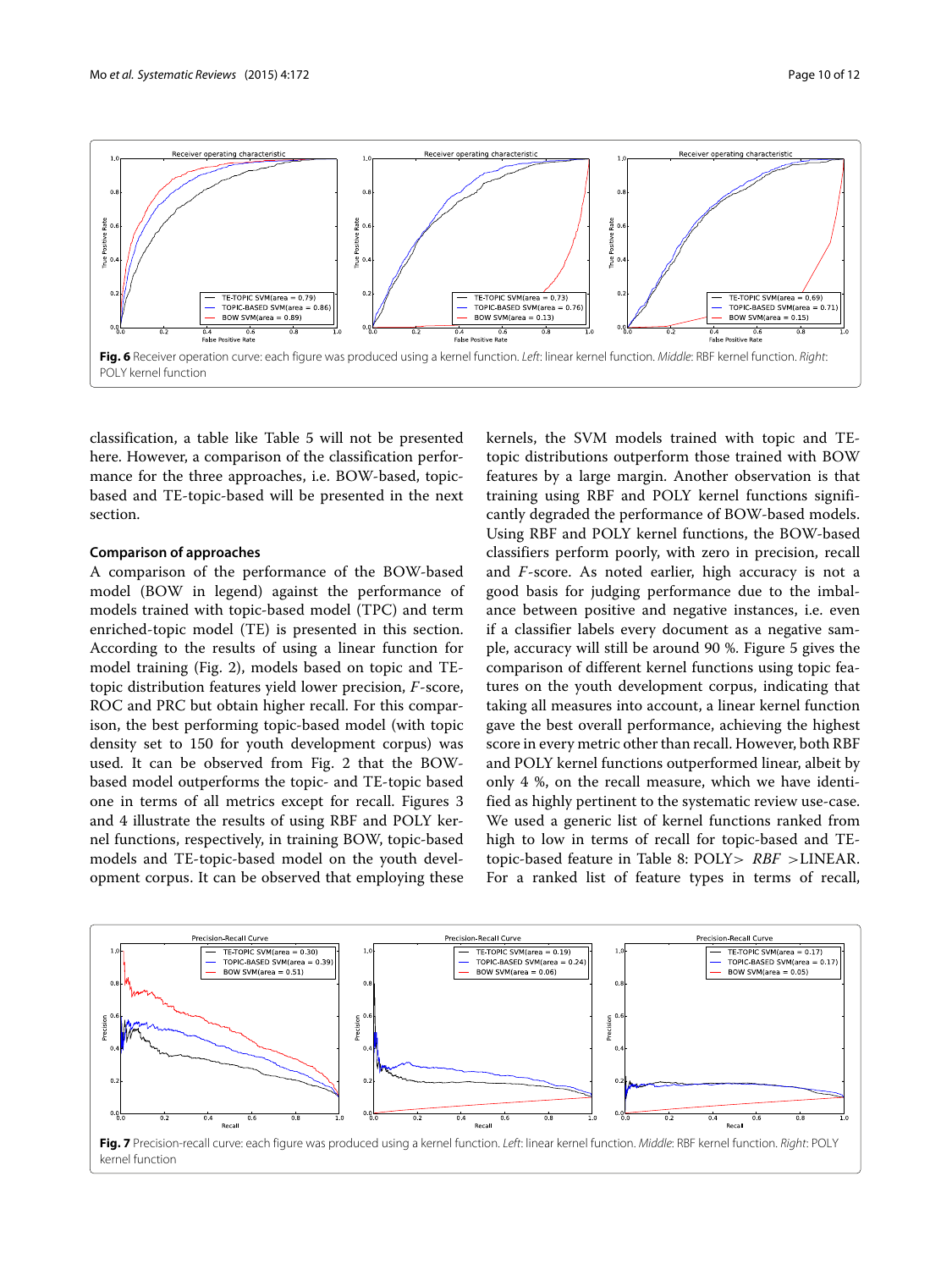it is: TPC> *TE* >BOW. Additionally, Figs. [6](#page-9-0) and [7](#page-9-1) show precision-recall and ROC curves achieved by the models.

## **Conclusions**

Our experiments demonstrated that the performance of BOW SVM with linear kernel function has produced the most robust results achieving the highest values in almost every metric, except for recall. But on any systematic reviews classification task, poor performance in recall needs to be addressed. The BOW model yielded a poor performance with RBF and POLY kernel functions due to the data imbalance and dimensionality issue. Topic-based classification significantly addresses this problem by dramatically reducing the dimensionality of the representation of a document (topic feature). The topic-based classifier yielded a higher recall, which means more relevant documents will be identified. Moreover, the topic features enable the classifier to work with RBF and POLY kernels and produce better recall comparing with a linear kernel. The same patterns were observed in all corpora, although there is only one example presented in this article.

As future work, we will further investigate the generalisability of the model to diverse domains. Moreover, we plan to explore different machine learning and text mining techniques that can be used to support systematic reviews such as paragraph vectors and active learning. Also, further experiments will be performed in a more realistic situation. For example, whether topics could help reviewers' decision in "live" systematic review would be an interesting research area in the future. An intuitive image of TE topics has been made in this article. For public health reviews where topics are multidimensional, the presence of diverse multi-word terms in a dataset can be an important element that affects the performance of classifiers. But TE topics have the potential to deal with these difficulties. Further investigation on TE topics will be performed, which would benefit reviewers and help them to understand topics more easily compared to ordinary topics.

# **Additional file**

<span id="page-10-15"></span>**[Additional file 1:](http://dx.doi.org/10.1186/s13643-015-0117-0) Supplementary figures.** Specific results achieved for the other corpora. (DOCX 368 kb)

#### **Abbreviations**

BOW: bag-of-words; LDA: latent Dirichlet allocation; ATR: automatic term recognition; PICO: the Population, the intervention, comparator and the outcome; SVM: support vector machine; SVD: singular value decomposition; TF-IDF: term frequency/inverse document frequency; ROC: receiver operating characteristic; PRC: precision-recall curve; POS: part-of-speech; RBF: radial basis function; POLY: polynomial; MCMC: Monte Carlo Markov chain; TE: term-enriched.

#### **Competing interests**

The authors declare that they have no competing interests.

#### **Authors' contributions**

YHM drafted the first version of manuscript and conducted the majority of experiments. SA supervised the whole process, and GK supervised the main parts of the experiments in terms of topic modelling. All authors have read and approved the final manuscript.

#### **Acknowledgements**

This work was supported by MRC ("Supporting Evidence-based Public Health Interventions using Text Mining", MR/L01078X/1). We are grateful to the EPPI Centre for providing the public health datasets used in this paper. We would also like to thank Ioannis Korkontzelos, Paul Thompson and Matthew Shardlow for helpful discussions and comments related to this work.

#### Received: 14 April 2015 Accepted: 18 August 2015 Published online: 26 November 2015

#### **References**

- <span id="page-10-0"></span>Barza M, Trikalinos TA, Lau J. Statistical considerations in meta-analysis. Infect Dis Clin North Am. 2009;23(2):195–210.
- 2. Counsell C. Formulating questions and locating primary studies for inclusion in systematic reviews. Ann Intern Med. 1997;127(5):380–7.
- 3. Boudin F, Nie JY, Bartlett JC, Grad R, Pluye P, Dawes M. Combining classifiers for robust PICO element detection. BMC Med Inform Decis Mak. 2010;10(1):29.
- <span id="page-10-1"></span>4. Demner-Fushman D, Lin J. Answering clinical questions with knowledge-based and statistical techniques. Comput Ling. 2007;33(1): 63–103.
- <span id="page-10-2"></span>5. Hunter L, Cohen KB. Biomedical language processing: perspective what's beyond PubMed? Mol Cell. 2006;21(5):589.
- <span id="page-10-3"></span>6. Wallace BC, Small K, Brodley CE, Trikalinos TA. Active learning for biomedical citation screening. In: Proceedings of the 16th ACM SIGKDD International Conference on Knowledge Discovery and Data Mining. New York, NY, USA: ACM; 2010. p. 173–82.
- <span id="page-10-4"></span>7. Cohen AM. Performance of support-vector-machine-based classification on 15 systematic review topics evaluated with the WSS@95 measure. J Am Med Inform Assoc. 2011;18(1):104–4.
- <span id="page-10-5"></span>8. Miwa M, Thomas J, O'Mara-Eves A, Ananiadou S. Reducing systematic review workload through certainty-based screening. J Biomed Inform. 2014;51:242–53.
- <span id="page-10-6"></span>9. Ananiadou S, Rea B, Okazaki N, Procter R, Thomas J. Supporting systematic reviews using text mining. Syst Rev. 2015;4(1):5.
- <span id="page-10-7"></span>10. O'Mara-Eves A, Thomas J, McNaught J, Miwa M, Ananiadou S. Using text mining for study identification in systematic reviews: a systematic review of current approaches. Sys Rev. 2015;4(1):. do[i:10.1186/2046-4053-4-5.](http://dx.doi.org/10.1186/2046-4053-4-5) Highly Accessed.
- <span id="page-10-8"></span>11. García Adeva J, Pikatza Atxa J, Ubeda Carrillo M, Ansuategi Zengotitabengoa E. Automatic text classification to support systematic reviews in medicine. Expert Syst Appl. 2014;41(4):1498–1508.
- <span id="page-10-9"></span>12. Wallace BC, Trikalinos TA, Lau J, Brodley C, Schmid CH. Semi-automated screening of biomedical citations for systematic reviews. BMC Bioinf. 2010;11(1):55.
- <span id="page-10-10"></span>13. Lukins SK, Kraft NA, Etzkorn LH. Source code retrieval for bug localization using latent Dirichlet allocation. In: Reverse Engineering, 2008. WCRE'08. 15th Working Conference On. Antwerp: IEEE; 2008. p. 155–64.
- 14. Henderson K, Eliassi-Rad T. Applying latent Dirichlet allocation to group discovery in large graphs. In: Proceedings of the 2009 ACM Symposium on Applied Computing. New York, NY, USA: ACM; 2009. p. 1456–1461.
- 15. Maskeri G, Sarkar S, Heafield K. Mining business topics in source code using latent Dirichlet allocation. In: Proceedings of the 1st India Software Engineering Conference. New York, NY, USA: ACM; 2008. p. 113–20.
- <span id="page-10-11"></span>16. Linstead E, Lopes C, Baldi P. An application of latent Dirichlet allocation to analyzing software evolution. In: Machine learning and applications, 2008. ICMLA'08. Seventh International Conference On. San Diego, CA: IEEE; 2008. p. 813–8.
- <span id="page-10-12"></span>17. Topic Model. [http://en.wikipedia.org/wiki/Topic\\_model,](http://en.wikipedia.org/wiki/Topic_model) accessed 1-Oct-2015.
- <span id="page-10-13"></span>18. Blei DM, Ng AY, Jordan MI. Latent Dirichlet allocation. Js Mach Learn Res. 2003;3:993–1022.
- <span id="page-10-14"></span>19. Redner RA, Walker HF. Mixture densities, maximum likelihood and the EM algorithm. SIAM Rev. 1984;26(2):195–239.